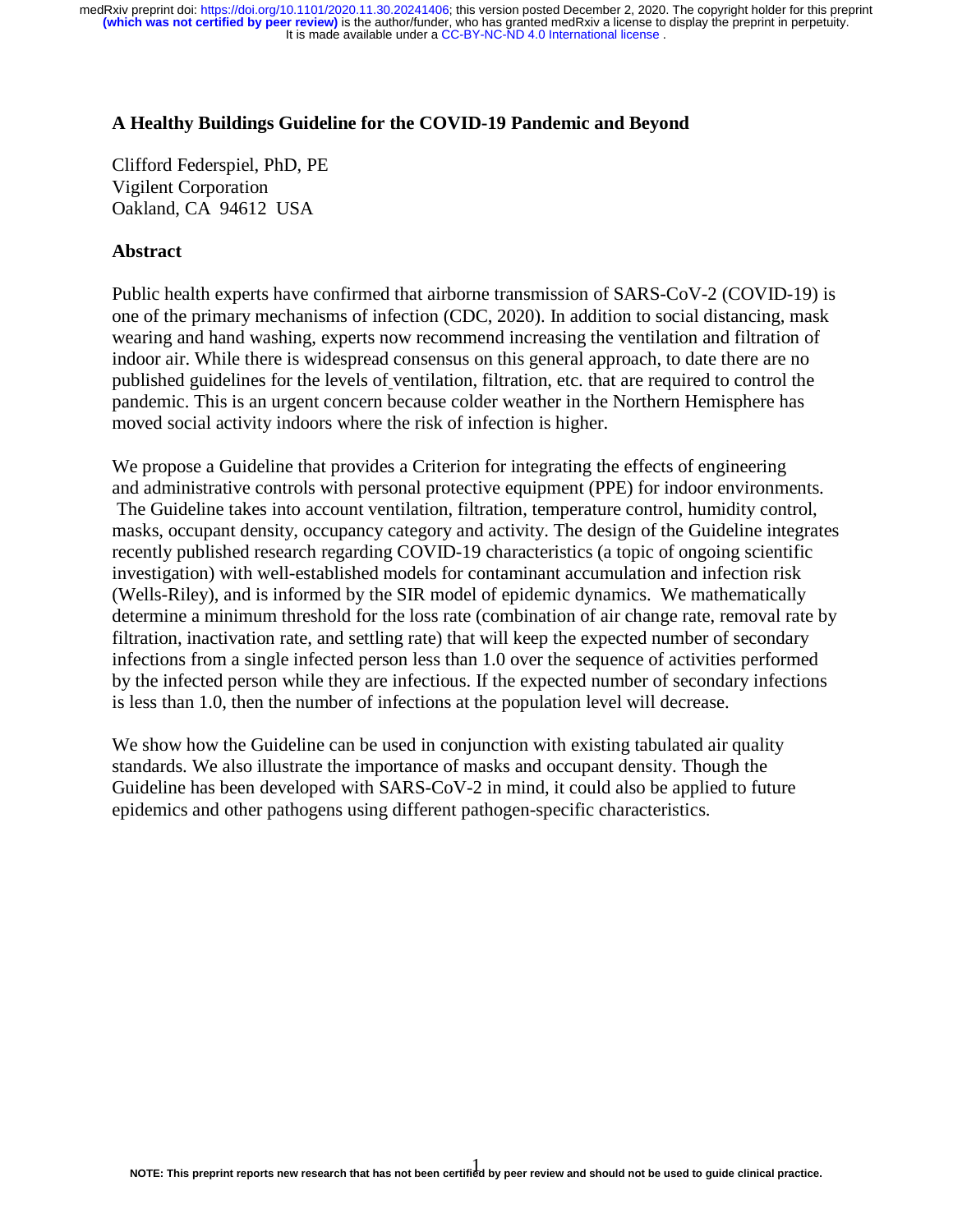It is made available under a [CC-BY-NC-ND 4.0 International license](http://creativecommons.org/licenses/by-nc-nd/4.0/) . **(which was not certified by peer review)** is the author/funder, who has granted medRxiv a license to display the preprint in perpetuity. medRxiv preprint doi: [https://doi.org/10.1101/2020.11.30.20241406;](https://doi.org/10.1101/2020.11.30.20241406) this version posted December 2, 2020. The copyright holder for this preprint

## **Single Zone Model of Well-Mixed Indoor Air with Recirculation**

Using a control volume that includes the indoor space, but does not include air-handling equipment, pathogen accumulation indoors is modeled with the following equation.

$$
\dot{C}_a = -L C_a + E/V \tag{1}
$$

The loss rate,  $L$ , has three terms.

$$
L = M + k + \frac{v}{H} \tag{2}
$$

The first term,  $M$ , is the mechanical air change rate. It includes the effects of ventilation, recirculation, filtration, and inactivation by permanent and temporary air-handling equipment.

$$
M = \frac{F_S}{V} \left[ 1 - (1 - \Phi)(1 - \eta) \left( 1 - \kappa_f \right) \right] + \frac{F_{DOAS} + F_{CADR}}{V} \tag{3}
$$

The second term in Equation 2,  $k$ , is the natural inactivation rate of a pathogen. A model for inactivation of aerosols containing SARS-CoV-2 as a function of temperature, relative humidity, and UV index can be found at DHS (2020). The DHS model predicts that at 22 degC, 20% relative humidity, and UV index  $= 0$ , the inactivation rate of SARS-CoV-2 is zero. Increasing the relative humidity to 40% increases the inactivation rate to 0.71/hour. Increasing the temperature to 30 degC while keeping the relative humidity at 20% results in an inactivation rate of 0.63/hour.

The third term in Equation 2,  $\frac{\nu}{H}$ , is the droplet settling rate. The settling velocity,  $\nu$ , can be modeled with ourse fits to experimental data. Draplets shriple due to experimention often bein modeled with curve fits to experimental data. Droplets shrink due to evaporation after being emitted. The equilibrium diameter can be determined using Kohler theory, with an equation such as the one described by Lewis (2008).

If a pathogen is released into the indoor air at a quasi-steady rate, then the steady-state concentration of the pathogen indoors is as follows

$$
C_{a,ss} = \frac{E_{ss}}{LV} \tag{4}
$$

So, the larger the value of  $L$ , the smaller the value of the steady-state pathogen concentration. Also, the larger the volume of the space, V, the smaller the value of the steady-state pathogen concentration.

## **Impact of Wearing Masks**

If the emitter and susceptible occupants are wearing masks, then the steady-state concentration in the inhaled breath of the susceptible occupants is as follows

$$
C_{b,ss} = \frac{p_i p_s E_{ss}}{LV} \tag{5}
$$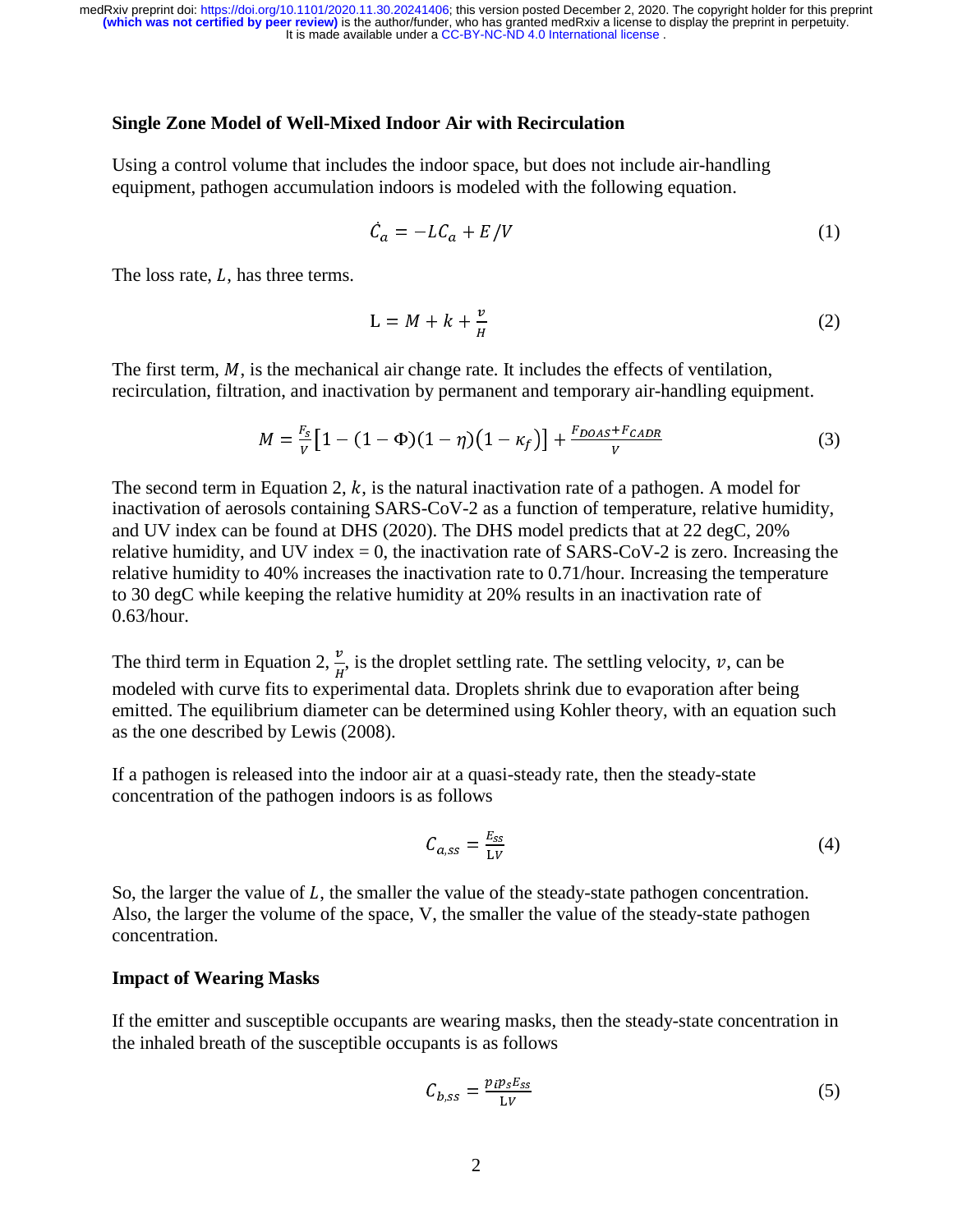where  $p_i$  is the penetration ratio of the mask worn by an infectious emitter and  $p_s$  is the penetration ratio of a mask worn by a susceptible occupant. The penetration ratio of a filter is the ratio of the downstream concentration to the upstream concentration. Mathematically, the penetration ratio is equal to one minus the efficiency. The penetration ratio of a mask worn by an infectious emitter might differ from the penetration ratio of a mask worn by a susceptible occupant even if they wear nominally identical masks because the emitted droplets are larger and contain more water than inhaled droplets.

The following table shows filtration efficiency and penetration ratios for infected and susceptible occupants (from Jimenez 2020). The efficiency and penetration ratio for surgical masks worn by susceptible occupants are derived from the results of Oberg and Brosseau (2008) for dental masks after using the same discount used by Jimenez (2020) for surgical masks worn by infected occupants.

| Mask type      | n,  | $\eta_{\rm c}$ | Ό,   | $p_{\scriptscriptstyle\rm c}$ |
|----------------|-----|----------------|------|-------------------------------|
| N95, KN95, FF2 | 90% | 90%            | 10%  | 10%                           |
| N95 with valve | 0%  | 90%            | 100% | 10%                           |
| Surgical mask  | 50% | 47%            | 50%  | 53%                           |
| Cloth mask     | 50% | 30%            | 50%  | 70%                           |
| Face shield    | 23% | 23%            | 77%  | 77%                           |

Table 1: Efficiency and penetration ratios of masks

# **Wells-Riley Infection Model**

The Wells-Riley model of infection risk uses an exponential distribution for the probability of infection as a function of the dose. Wells-Riley uses units of quanta to represent the number of virions. One quantum is the dose corresponding to a 63% probability of infection. When concentration is expressed in units of quanta per unit volume and emission is expressed in units of quanta per unit time, the probability of a single person being infected when exposed to air with a constant quanta concentration is as follows

$$
P = 1 - e^{-C_{b,ss}B\tau} \tag{6}
$$

where  $C_{b,ss}$  is the quanta per unit volume, B is the breathing rate of a susceptible person, and  $\tau$  is the time duration of the activity (exposure duration). If there are S susceptible occupants involved in an activity, then the expected number of people infected is SP.

There is limited information about quanta emission rates for SARS-CoV-2. But there have been a small number of studies that have estimated  $E_{ss}$  under some conditions. Miller et al. (2020) estimated  $E_{ss} = 970$  quanta/hour for the Skagit Valley Chorale superspreading event using WR. Buanano et al. (2020) estimated a range of values of  $E_{ss}$  for SARS-CoV-2 based on the range of concentrations found in respiratory fluid of infected people and the estimated infectivity ratio of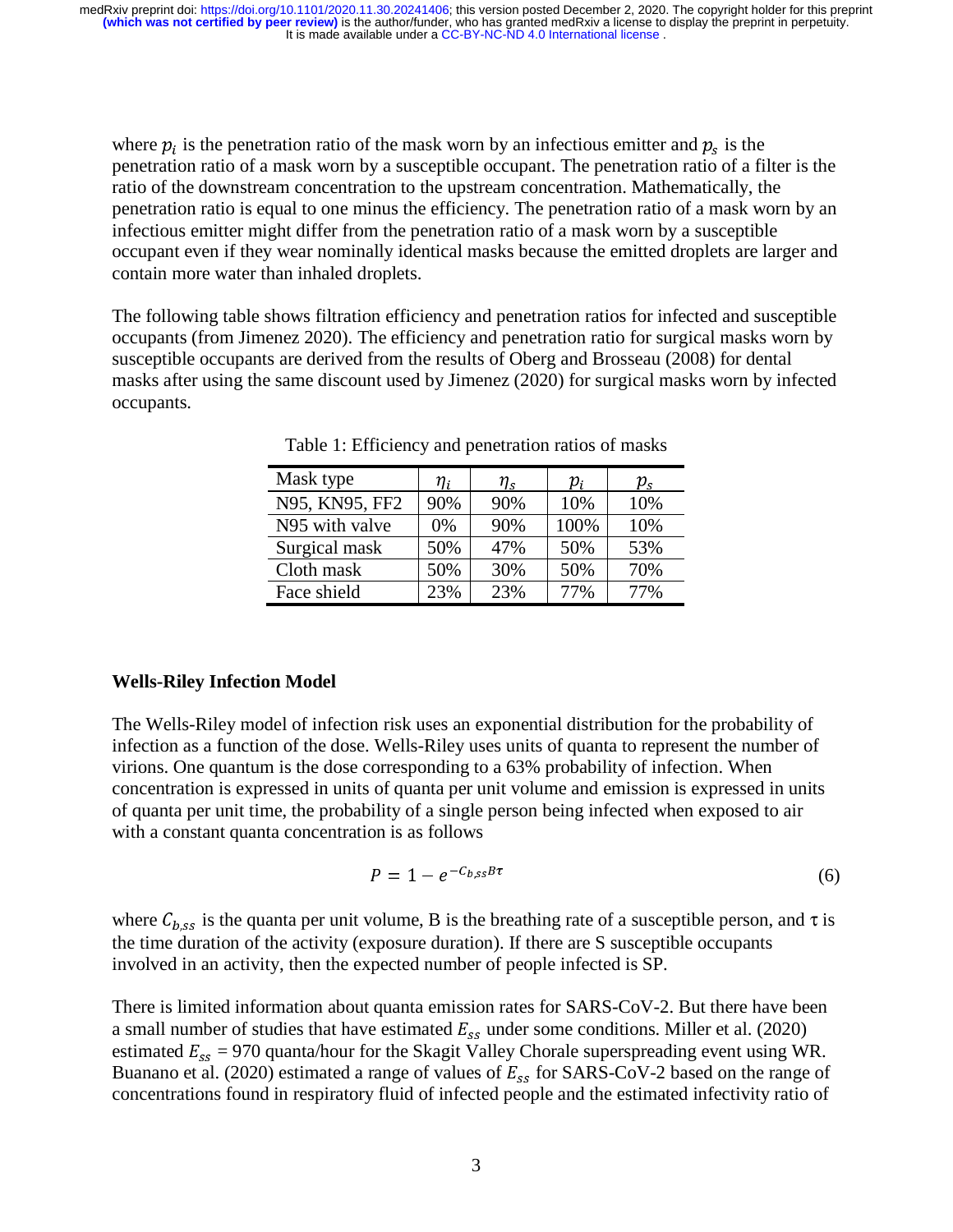SARS-CoV-1. Bazant and Bush (2020) estimated the quanta concentration in exhaled breath for a range of expiratory types. The following table lists quanta concentration in exhaled breath for some of the expiratory types listed in Bazant and Bush (2020).

| Expiratory type     | $Ci$ , quanta/m <sup>3</sup> |
|---------------------|------------------------------|
| Voiced "aah"        | 970                          |
| Loud speech         | 142                          |
| Intermediate speech | 72                           |
| Quiet speech        | 29                           |
| Nose-nose breathing | 88                           |

Table 2: Quanta concentration in exhaled breath

For the Guideline, we use a weighted average of expiratory type concentrations along with an appropriate breathing rate to determine  $E_{ss}$ . We also assume that there is a single emitter. While there have been some documented examples of multiple emitters in a single activity, the fraction of the population that is infected is low enough that we feel it is acceptable to neglect situations involving more than one infected occupant for the purpose of creating a Guideline.

## **SIR Model**

The SIR model of the dynamics of epidemics has three state variables, commonly referred to as compartments. The three compartments represent the people in a population who are susceptible to infection (S), the people who are infected (I), and the people who either recovered or who have died (R). The differential equations for the SIR model are as follows.

$$
\frac{dS}{dt} = -\frac{b}{N}SI\tag{7}
$$

$$
\frac{dI}{dt} = \frac{b}{N}SI - vI
$$
 (8)

$$
\frac{dR}{dt} = \nu I \tag{9}
$$

where  $N = S + I + R$  is the total number of people in the population, b is the effective contact rate, bS/N is the mean infection rate and ν is the mean recovery rate.

The SIR model reflects the fact that in epidemics, the number of infections will increase when the mean infection rate is greater than the mean recovery rate. Conversely, the number of infections will decrease when the mean infection rate is less than the mean recovery rate. The reproduction number is the mean infection rate divided by the mean recovery rate. At the beginning of an epidemic,  $N = S$ , and the initial reproduction number is  $b/v$ . The reproduction number is the average number of secondary infections from each infected person. The initial reproduction number is the average number of secondary infections from the initial infected person when all members of the population are susceptible. We use this interpretation of the reproduction number and the fact that a value less than 1.0 causes the number of infections to decrease as an objective of the Guideline.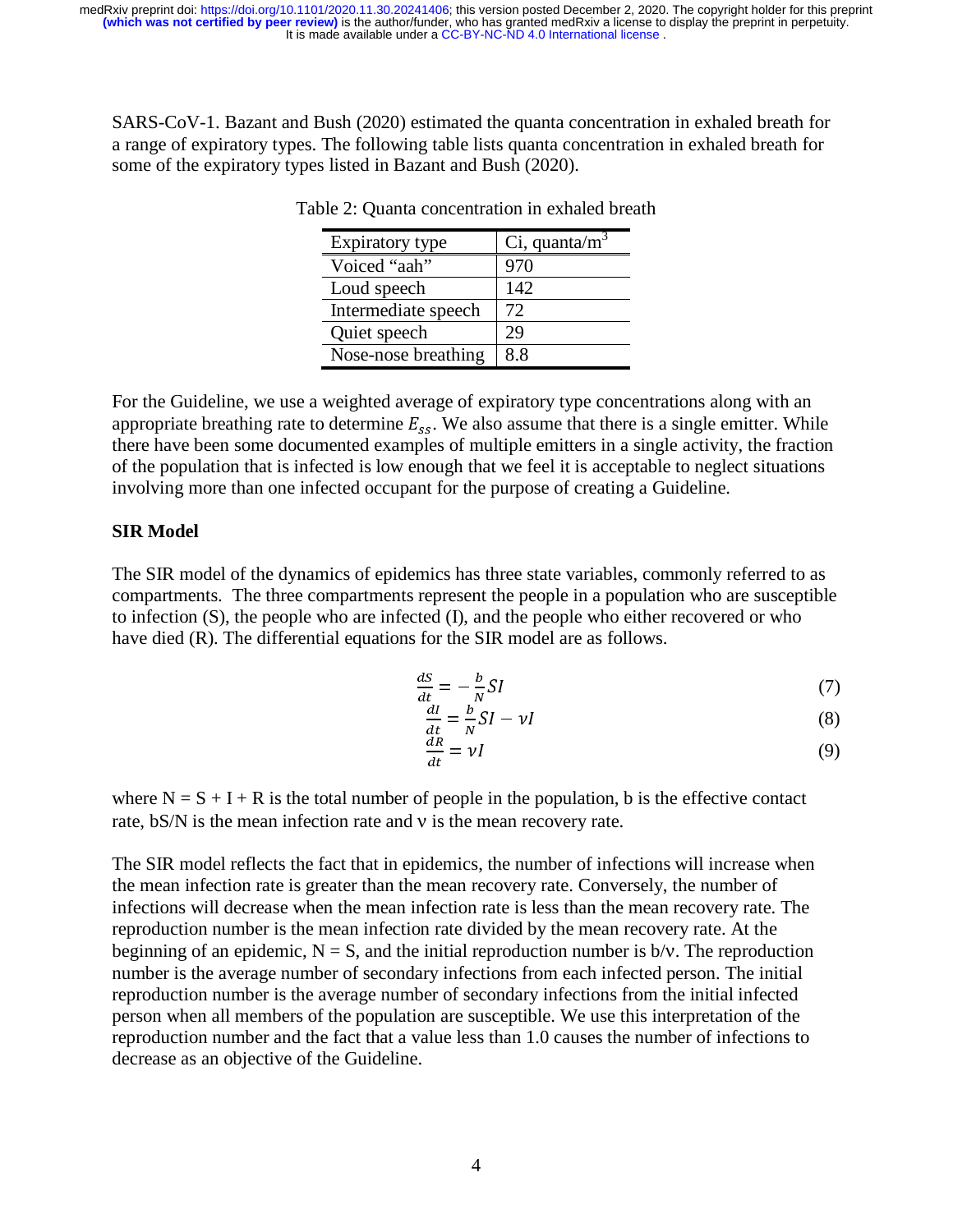## **Proposed COVID-19 Indoor Guideline**

The principle behind the Guideline is to choose engineering and administrative controls for indoor environments (e.g., ventilation, filtration, temperature control, humidity control, occupant density, masks, etc.) that will result in a reproduction number less than 1.0 so that an epidemic is brought under control. The objective of the Guideline is not individual risk, but instead infection control at the population level. Bazant and Bush (2020) developed an indoor reproduction number for a single discrete activity over a time period,  $\tau$ . We propose a Criterion that is based on keeping the expected number of secondary infections from an infected person less than 1.0 over the sequence of activities the infected person performs over the entire duration that the infected person is infectious. This expected number of secondary infections is equivalent to the reproduction number of the SIR model.

An infected person will engage in a sequence of activities (e.g., commute to work, work morning shift, go out to lunch, work afternoon shift, commute home, etc.) over a period of days while they are infectious. For example, the following calendar shows a sequence of 68 activities performed by a fictitious person who becomes infected in the  $9<sup>th</sup>$  hour of the first day of the calendar. The onset of symptoms begins in the  $9<sup>th</sup>$  hour of the fifth day, and this person first becomes infectious in the  $9<sup>th</sup>$  hour of the third day. The light gray time periods denote the incubation period prior to becoming infectious. The light orange time periods denote the presymptomatic period when the person is infectious but not yet showing symptoms. The darker orange shows the time periods when the person is exhibiting symptoms and is infectious, and the darker gray periods show the time after the person is no longer infectious. During the lighter and darker orange periods this person engages in activities ranging from one hour up to eight hours in a number of different indoor environments. The objective of the Guideline is to ensure that infected persons such as the one illustrated in the calendar infect less than one person on average over the entire period they are infectious.

|                                                                                                                                                                                                                                                                                                                                                                                                                                                                                                        | day of the week |    |                                                                    |                                                                |                                                              |                                                                                                                        |                                                                                                           |                                                                                                |                                                                             |                                                                                  |           |    |     |    |
|--------------------------------------------------------------------------------------------------------------------------------------------------------------------------------------------------------------------------------------------------------------------------------------------------------------------------------------------------------------------------------------------------------------------------------------------------------------------------------------------------------|-----------------|----|--------------------------------------------------------------------|----------------------------------------------------------------|--------------------------------------------------------------|------------------------------------------------------------------------------------------------------------------------|-----------------------------------------------------------------------------------------------------------|------------------------------------------------------------------------------------------------|-----------------------------------------------------------------------------|----------------------------------------------------------------------------------|-----------|----|-----|----|
|                                                                                                                                                                                                                                                                                                                                                                                                                                                                                                        | Su              | Mo | Tu                                                                 | We                                                             | Th                                                           | Fr                                                                                                                     | Sa                                                                                                        | Su                                                                                             | Mo                                                                          | Tu                                                                               | We        | Th | Fr. | Sa |
| $\overline{2}$<br>3                                                                                                                                                                                                                                                                                                                                                                                                                                                                                    |                 |    |                                                                    | 8. sleep                                                       | 18. sleep                                                    | 28. sleep                                                                                                              | 36. sleep                                                                                                 | 42. sleep                                                                                      | 47. sleep                                                                   | 56. sleep                                                                        | 66. sleep |    |     |    |
| $6 \overline{6}$<br>7<br>8                                                                                                                                                                                                                                                                                                                                                                                                                                                                             |                 |    |                                                                    | 9. breakfast                                                   | 19. breakfast 29. breakfast                                  | 10. commute 20. commute 30. commute                                                                                    |                                                                                                           |                                                                                                |                                                                             | 48. breakfast 57. breakfast 67. breakfast<br>49. commute 58. commute 68. commute |           |    |     |    |
|                                                                                                                                                                                                                                                                                                                                                                                                                                                                                                        | 9 infected      |    | 1. work                                                            | 11. work                                                       | 21. work<br>(onset of<br>symptoms)                           | 31. work                                                                                                               | 37. breakfast 43. church<br>38.gym                                                                        | 44. brunch                                                                                     | 50. work                                                                    | 59. work                                                                         |           |    |     |    |
| $\frac{\frac{1}{2} \log \frac{1}{2}}{\frac{1}{2} \log \frac{1}{2}} = \frac{\frac{1}{2} \log \frac{1}{2}}{\frac{1}{2} \log \frac{1}{2}} = \frac{\frac{1}{2} \log \frac{1}{2}}{\frac{1}{2} \log \frac{1}{2}} = \frac{\frac{1}{2} \log \frac{1}{2}}{\frac{1}{2} \log \frac{1}{2}} = \frac{\frac{1}{2} \log \frac{1}{2}}{\frac{1}{2} \log \frac{1}{2}} = \frac{\frac{1}{2} \log \frac{1}{2}}{\frac{1}{2} \log \frac{1}{2}} = \frac{\frac{1}{2} \$<br>$\frac{20}{21}$<br>$\frac{21}{22}$<br>$\frac{23}{24}$ |                 |    | 2. lunch<br>3. work<br>4. commute<br>5. dinner<br>6.gym<br>7. home | 12. lunch<br>13. work<br>15. dinner<br>16. friends<br>17. home | 22. lunch<br>23. work<br>25. dinner<br>$26.$ gym<br>27. home | 32. lunch<br>33. work<br>14. commute 24. commute 34. commute 40. get ready<br>35. dinner<br>and social<br>with friends | 39. lunch<br>40. chores<br>and errands<br>(e.g.,<br>shopping)<br>41. dinner<br>and social<br>with friends | 45. watch<br>sports with<br><i><u><b>Ifriends</b></u></i><br>46. dinner<br>and family<br>ltime | 51. lunch<br>52. work<br>53. commute 62. commute<br>54. dinner<br>55.chores | 60. lunch<br>61. work<br>63. dinner<br>64.gym<br>65, home                        |           |    |     |    |
|                                                                                                                                                                                                                                                                                                                                                                                                                                                                                                        |                 |    | 8. sleep                                                           | 18. sleep                                                      | 28. sleep                                                    |                                                                                                                        |                                                                                                           | 47. sleep                                                                                      | 56. sleep                                                                   | 66. sleep                                                                        |           |    |     |    |

Figure 1: Calendar of typical activities during an infectious period.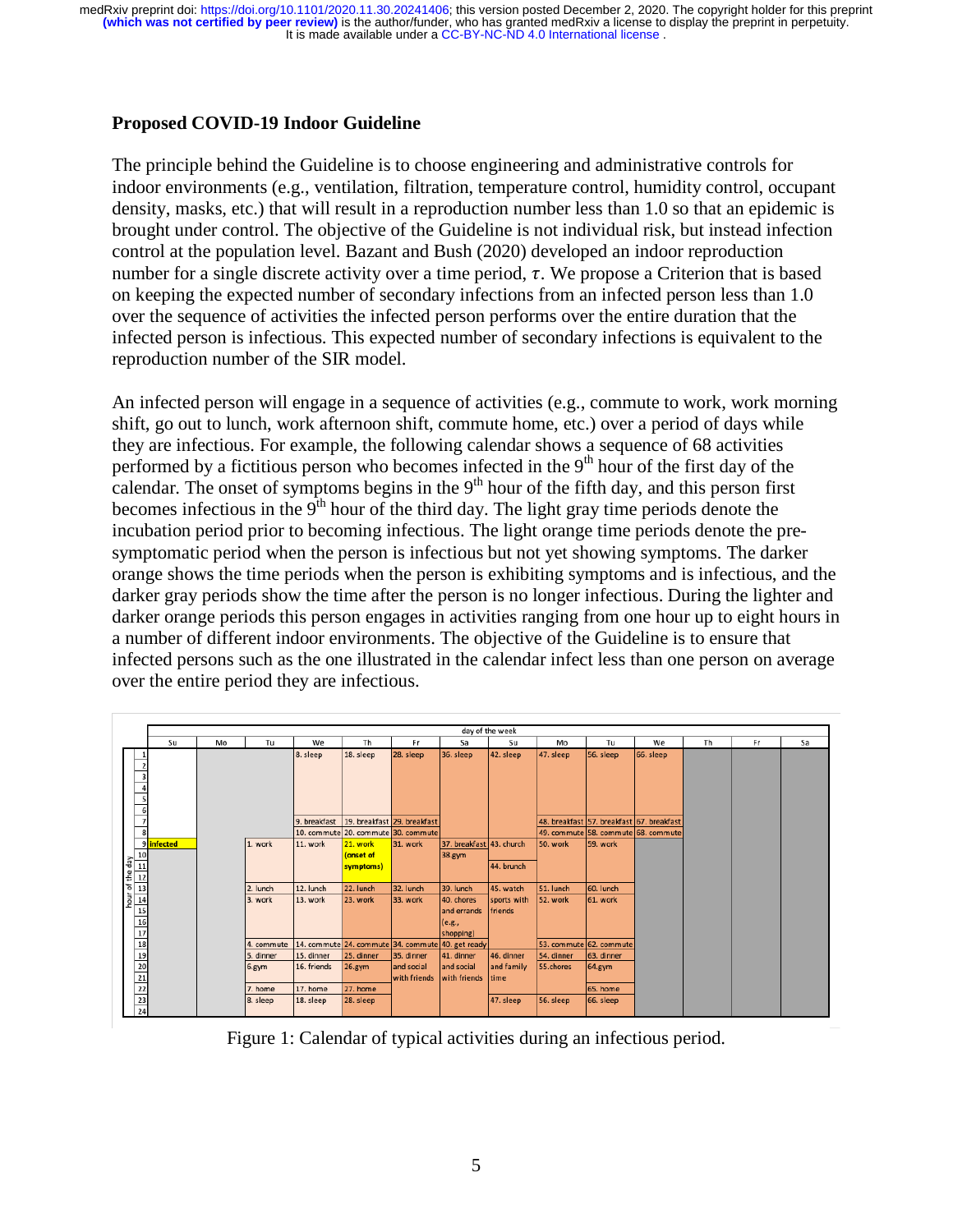The expected number of secondary infections from an infected person is the sum of the expected number of secondary infections from each activity in the sequence over the complete duration that the infected person is infectious.

$$
E[I] = \sum_{j} S_j P_j \tag{10}
$$

$$
P_j = 1 - e^{-C_{b,ss,j}B_j\tau_j} \tag{11}
$$

$$
\sum_{j} \tau_{j} = T \tag{12}
$$

In equations 10-12, j denotes the activity number. In equation 12 and subsequent analysis, T is the mean infectious period. It is equivalent to the inverse of the recovery rate for the SIR model. There are many ways to achieve  $E[I] < 1.0$  for a sequence of activities. We propose choosing a threshold for the expected number of secondary infections per activity equal to the activity duration divided by the mean infectious period.

$$
S_j P_j < \frac{\tau_j}{T} \tag{13}
$$

With Equation 11, this becomes the following.

$$
S_j(1 - e^{-C_{b,ss,j}B_j\tau_j}) < \frac{\tau_j}{T} \tag{14}
$$

Re-arranging terms we get the following.

$$
e^{-C_{b,ss,j}B_{j}\tau_{j}} > 1 - \frac{\tau_{j}}{s_{j}T}
$$
 (15)

Taking the log of both sides yields the following.

$$
C_{b,ss,j}B_j\tau_j < -\ln\left(1 - \frac{\tau_j}{s_j\tau}\right) \tag{16}
$$

From the Maclaurin series expansion of  $\ln\left(1-\frac{t_f}{s_f r}\right)$  we know that  $\frac{t_f}{s_f r} < -\ln\left(1-\frac{t_f}{s_f r}\right)$ . So the following Criterion when applied to every activity ensures condition (13) which ensures that the expected number of secondary infections is less than one.

$$
SC_{b,ss}BT < 1\tag{17}
$$

Combining with Equation 5 and re-arranging, the Criterion is the following.

$$
L > \frac{SE_{SS} B T p_i p_S}{V}
$$
 (18)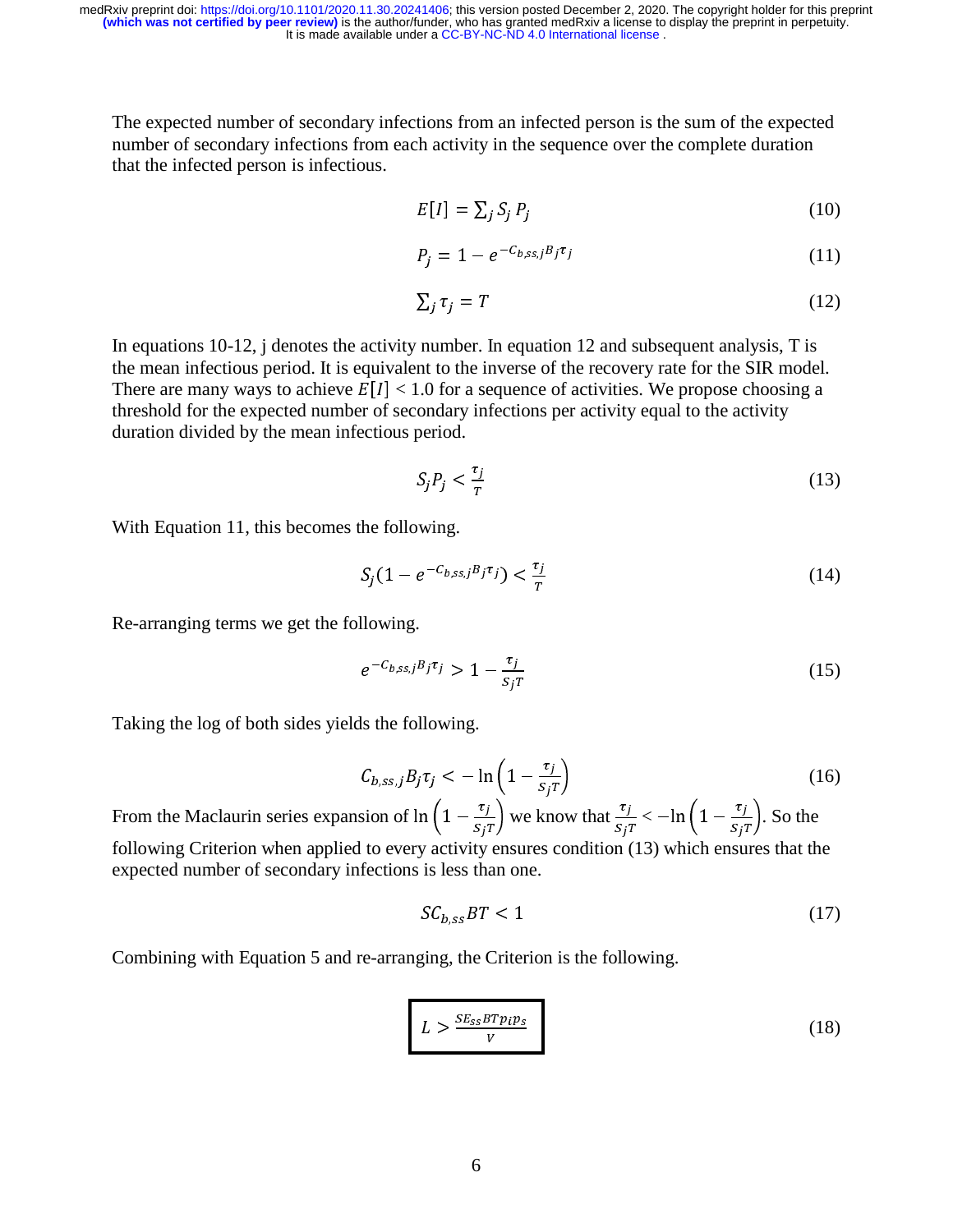Note that this Criterion is slightly conservative. It yields an expected number of infections over the mean infectious period slightly less than 1.0 even at the threshold. The Criterion is more conservative for mean infectious periods with few activities that last longer and contain fewer susceptible occupants. For example, the expected number of infections for the corner case of a single activity operated at the Criterion threshold lasting T days with just one susceptible occupant  $\left(\frac{i}{c}\right)$  $^{\prime}$  $= 1$ ) has an expected number of infected people equal to 0.63 rather than 1.0.

We use a default value for COVID-19 mean infectious period, T, of eight days. That accounts for two days of pre-symptomatic infectiousness plus six days of post-symptomatic infectiousness. We choose six post-symptomatic days based on the finding of Cheng et al. (2020) showing that "hospital contacts did not develop infection if their exposure to a case patient started 6 days or more after the case patient's illness onset."

We also consider the case where symptomatic people isolate after just two days of symptoms. With 35% of infections being asymptomatic (Mizumoto et al. 2020), this reduces the effective mean infectious period to 5.4 days. For this shortened infectious period to be valid, rapid COVID-19 tests would have to be widely available, and there would have to be strict enforcement of isolation. Neither of these conditions exist in the USA today, nor in most other countries.

While the Guideline has been developed with SARS-CoV-2 in mind, it could also be applied to future epidemics and other pathogens. Doing so would require the use of pathogen-specific characteristics such as the quanta concentration in exhaled breath for people infected with the other pathogen.

The Guideline is equivalent to the indoor safety guideline proposed by Bazant and Bush (2000) with  $\tau = T$  and  $\epsilon = 1$ . They aimed at determining the safe cumulative time that one could engage in an indoor activity that will keep the probability of becoming infected less than a value  $\epsilon \ll 1$ . The value of  $\epsilon$  is left up to individuals based on their subjective risk assessment, so the Bazant and Bush guideline is also subjective.

The objective of this Guideline is to control infection at the population level by operating buildings so that the expected number of secondary infections from an infected person is less than 1.0. The Guideline is not designed to control risk for high-risk populations. In situations where the Criterion does not provide a sufficiently low risk it is still possible to increase the loss rate, reduce the occupant density, or use more efficient masks.

Gao et al. (2009) recognized that the infection rate from WR could be substituted into SIR. But they rejected the combined model, stating in their Appendix C that "Applying this model into a community without any change leads to a misuse of two time variables ( $\tau$  and t) in the Wells– Riley equation and SIR model." Instead, they used computer simulations to illustrate levels of ventilation that would suppress infection rates.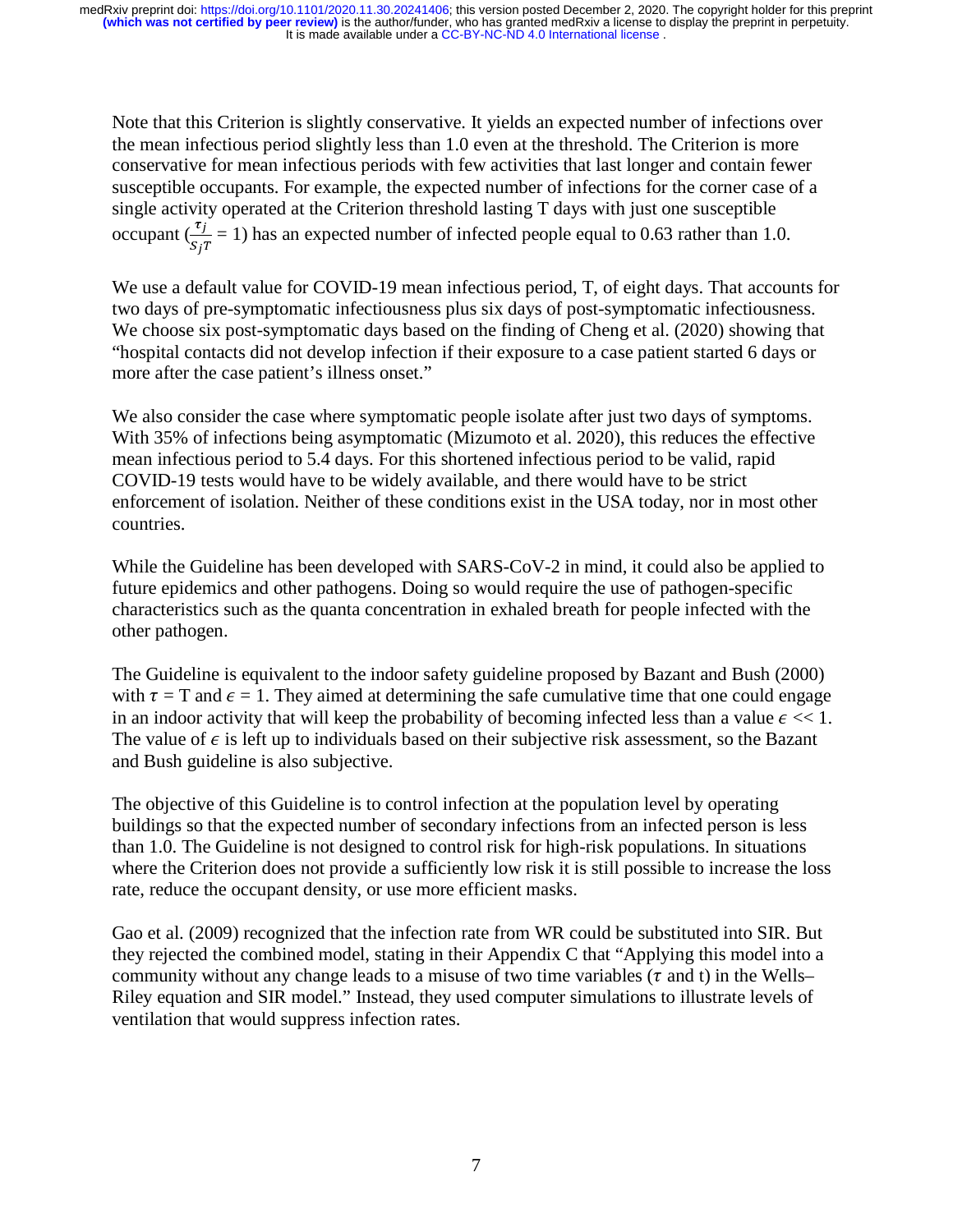# **Applying the Guideline during the COVID-19 Pandemic**

The following table shows the inputs used by the Guideline for selected occupancy categories defined in ASHRAE Standard 62.1-2019, plus three different transportation activities and the activity of being at home. The table also shows the pre-pandemic air change rate based on these inputs. For the activities from ASHRAE 62.1-2019, we've used the default occupant density. For commercial air travel we used the geometry and occupant density described in You et al. (2019). For subway travel we use the geometry and maximum capacity of New York City subway cars. For rideshare, we use the geometry of a Toyota Prius and the air change rate measured by Ott et al. (2008) with passenger windows closed (with windows open the air change rate is 36/hour). For home we use the midpoint of the closed-windows air change rate in Jimenez (2020) because people are unlikely to keep their windows open during the winter. For the activity column, IS denotes intermediate speech and NNB denotes nose-nose breathing.

|                        |                 | $C_i$   | Β,             | Ess, | Ceiling   | $ft^2$ per | ACR,   |
|------------------------|-----------------|---------|----------------|------|-----------|------------|--------|
| Category               | Expiratory type | $Q/m^3$ | L/min          | Q/hr | height, m | person     | 1/hour |
| Office                 | 10% IS, 90% NNB | 15.1    | 6              | 5.4  | 3.66      | 200        | 0.425  |
| Classroom (age $5-8$ ) | 10% IS, 90% NNB | 15.1    | $\overline{4}$ | 3.6  | 3.05      | 40         | 2.22   |
| Classroom (age $9+$ )  | 10% IS, 90% NNB | 15.1    | 5              | 4.5  | 3.05      | 28.6       | 2.82   |
| Restaurant dining room | 50% IS, 50% NNB | 40.4    | 6              | 14.5 | 3.66      | 14.3       | 3.52   |
| Bank lobby             | 10% IS, 90% NNB | 15.1    | 6.6            | 6.0  | 3.66      | 66.7       | 0.86   |
| Computer room          | 100% NNB        | 8.8     | 6              | 3.2  | 3.66      | 250        | 0.4    |
| Healthcare exam room   | 50% IS, 50% NNB | 40.4    | 6              | 14.5 | 3.66      | 50         | 1.35   |
| Courtroom              | 10% IS, 90% NNB | 15.1    | 6              | 5.4  | 3.66      | 14.3       | 2.05   |
| Air travel             | 10% IS, 90% NNB | 15.1    | 6              | 5.4  | 2.2       | 4.83       | 28.7   |
| Subway                 | 10% IS, 90% NNB | 15.1    | 6.6            | 5.4  | 2.5       | 1.75       | 18.2   |
| Ride share             | 10% IS, 90% NNB | 15.1    | 6              | 5.4  | 1.52      | 14.2       | 12     |
| Home                   | 10% IS, 90% NNB | 15.1    | 6              | 5.4  | 2.4       | 1040       |        |

Table 3: Input conditions and pre-pandemic air change rate for selected activities

The following table shows the Criterion threshold (minimum required values) of  $L$  for the categories and activities listed in Table 3 for two occupant densities (OD = percent of prepandemic floor area per person from Table 3) and three masking conditions assuming all occupants are susceptible. Vaccines and natural immunity reduce the number of susceptible occupants involved in an activity. This increase in immunity can be represented as a reduction in the (susceptible) occupant density for application of the Guideline.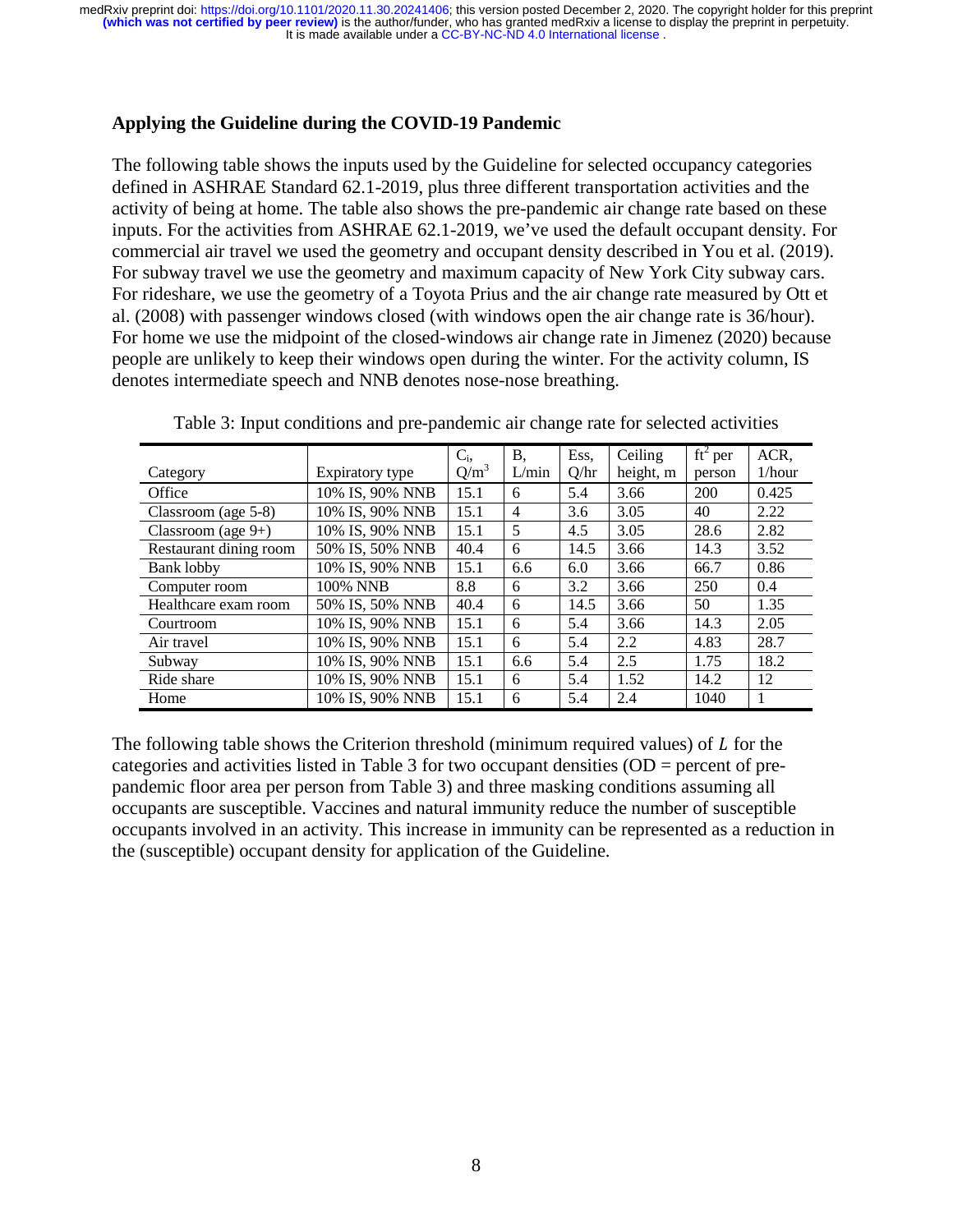|                        | No masks |         | Cloth masks |         | N95/KN95 |         |
|------------------------|----------|---------|-------------|---------|----------|---------|
| Category               | 50% OD   | 100% OD | 50% OD      | 100% OD | 50% OD   | 100% OD |
| Bank lobby             | 9.51     | 19.6    | 3.33        | 6.85    | 0.095    | 0.196   |
| Classroom (age 5-8)    | 6.57     | 13.9    | 2.3         | 4.85    | 0.066    | 0.139   |
| Classroom (age $9+$ )  | 15.6     | 31.1    | 5.44        | 10.9    | 0.156    | 0.311   |
| Computer room          | 1.26     | 2.51    | 0.44        | 0.88    | 0.013    | 0.025   |
| Courtroom              | 38.1     | 76.3    | 13.3        | 26.7    | 0.381    | 0.762   |
| Healthcare exam room   | N/A      | 29.5    | N/A         | 10.3    | N/A      | 0.295   |
| Office                 | 2.77     | 5.54    | 0.97        | 1.94    | 0.027    | 0.055   |
| Restaurant dining room | 101      | 204     | N/A         | N/A     | N/A      | N/A     |
| Air travel             | 181      | 370     | 63.3        | 129     | 1.81     | 3.7     |
| Subway                 | 554      | 1113    | 194         | 390     | 5.54     | 11.1    |
| Ride share             | N/A      | 137     | N/A         | 48.1    | N/A      | 1.37    |
| Home                   | N/A      | 1.46    | N/A         | 0.512   | N/A      | 0.015   |

| Table 4: Guideline minimum values of $L$ for T=8 days |  |  |  |
|-------------------------------------------------------|--|--|--|
|                                                       |  |  |  |

The following table shows the Criterion threshold values for a mean infectious period of 5.4 days. To achieve this shorter infectious period would require widespread availability of rapid tests and isolation for all people who test positive. Rapid tests are not yet widely available today, and there is no mechanism to enforce isolation compliance in the USA, nor in many other countries.

|                        | No masks |         | <b>Cloth Masks</b> |         | N95/KN95 |         |
|------------------------|----------|---------|--------------------|---------|----------|---------|
| Category               | 50% OD   | 100% OD | 50% OD             | 100% OD | 50% OD   | 100% OD |
| Bank lobby             | 6.42     | 13.2    | 2.25               | 4.62    | 0.064    | 0.132   |
| Classroom (age 5-8)    | 4.43     | 9.38    | 1.55               | 3.27    | 0.045    | 0.094   |
| Classroom (age $9+$ )  | 10.5     | 21.0    | 3.67               | 7.36    | 0.105    | 0.21    |
| Computer room          | 0.85     | 1.69    | 0.30               | 0.59    | 0.009    | 0.017   |
| Courtroom              | 25.7     | 51.5    | 8.98               | 18.0    | 0.257    | 0.514   |
| Healthcare exam room   | N/A      | 19.9    | N/A                | 6.95    | N/A      | 0.199   |
| Office                 | 1.87     | 3.74    | 0.655              | 1.31    | 0.018    | 0.037   |
| Restaurant dining room | 68.2     | 138     | N/A                | N/A     | N/A      | N/A     |
| Air travel             | 122      | 250     | 42.7               | 87.1    | 1.22     | 2.50    |
| Ride share             | N/A      | 92.5    | N/A                | 32.5    | N/A      | 0.925   |
| Subway                 | 374      | 751     | 131                | 263     | 3.74     | 7.49    |
| Home                   | N/A      | 0.99    | N/A                | 0.344   | N/A      | 0.010   |

Table 5: Guideline minimum values of  $L$  for T=5.4 days

#### **Comparison with Personal Risk Calculations**

For a given set of people in a place performing an activity for a duration  $\tau$ , we can compute the Wells-Riley probability when the Criterion is just met  $(L\beta_i\beta_s = \frac{3E_{SS}DT}{V})$ . This probability is  $P = 1 - e^{-\frac{1}{5T}}$ . As the number of occupants increases, the WR probability at the Criterion threshold decreases. And as the duration of the activity increases, the WR probability at the Criterion threshold increases.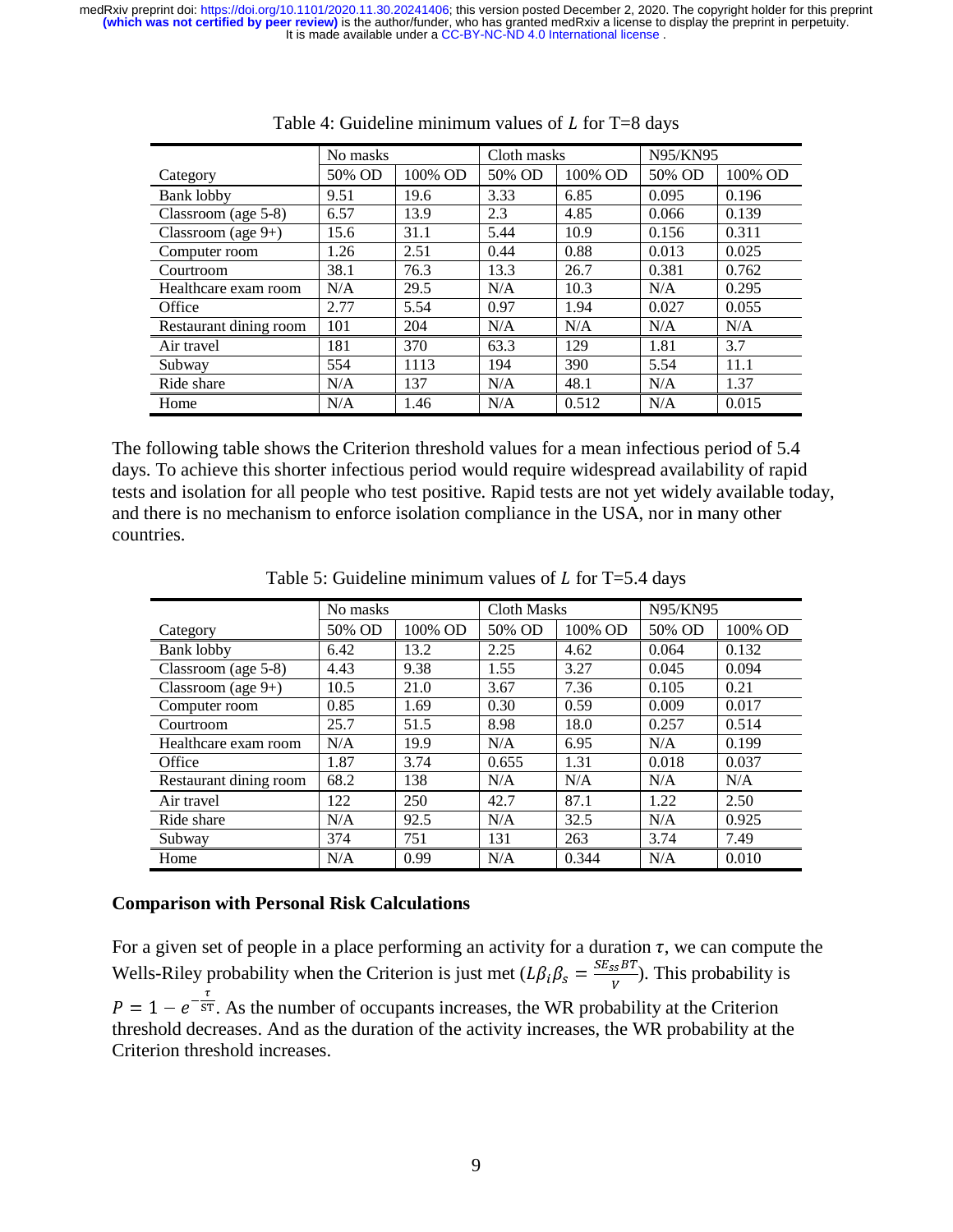The following table shows the Wells-Riley probabilities for the occupancy categories of Table 4 assuming all occupants are susceptible and using pre-pandemic occupant densities. For the healthcare exam room, we assume an air-handling unit that serves five exam rooms. For the air travel case, the calculations are based on the seven-row section analyzed by You et al. (2019). For the home, we assume the average size and number of occupants for single-family homes in the USA. Most of the probabilities in Table 6 are very low. They need to be very low so that the expected number of secondary infections over the sequence of activities that an infected person performs over the entire duration of their infection is 1.0 (or less).

|                        | Duration,      | # susceptible | Floor area,    | Wells-Riley |
|------------------------|----------------|---------------|----------------|-------------|
| Category               | hours          | occupants     | m <sup>2</sup> | Probability |
| Bank lobby             | 0.5            | 37            | 235            | 0.00704%    |
| Classroom (age 5-8)    | 3              | 19            | 75             | 0.082%      |
| Classroom (age $9+$ )  | 6              | 24            | 66             | 0.13%       |
| Computer room          | 4              | 42            | 1000           | 0.0495%     |
| Courtroom              | 6              | 104           | 140            | 0.03%       |
| Healthcare exam room   | 0.5            | 9             | 46             | 0.0289%     |
| Office                 | 8              | 107           | 2000           | 0.039%      |
| Restaurant dining room | $\mathfrak{D}$ | 99            | 133            | 0.0105%     |
| Air travel             | 2.5            | 41            | 18.9           | 0.0318%     |
| Ride share             | 0.33           |               | 1.8            | 0.172%      |
| Subway                 | 0.5            | 251           | 41             | 0.00104%    |
| Home                   | 12             | 2             | 214            | 3.08%       |

Table 6: Wells-Riley probabilities for Criterion thresholds of Table 4 (OD=100%)

# **Emerging from an Epidemic**

The loss rate thresholds in Table 4 are significantly higher than the minimum air change rates in Table 3 in order to bring an epidemic under control. But eventually epidemics die out, which begs the question "what does the Guideline look like after the pandemic?" The threshold of the Criterion is dependent on the number of susceptible occupants involved in an indoor activity. Through natural infection and vaccines, the number of susceptible occupants decreases over time even if the number of occupants remains the same every day. So over time, the Criterion threshold becomes lower and lower, in some cases dropping below loss rates corresponding to pre-pandemic ventilation, filtration, inactivation and settling.

The following table shows the fraction of susceptible occupants where pre-pandemic air change rates combined with clean air delivery from MERV8 filters at a heating airflow rate of 5.5 cubic meters per hour per square meter of floor area (0.3 CFM per square foot) and a settling rate of 1.0/hour just equals the Criterion threshold when the occupant density is 100%.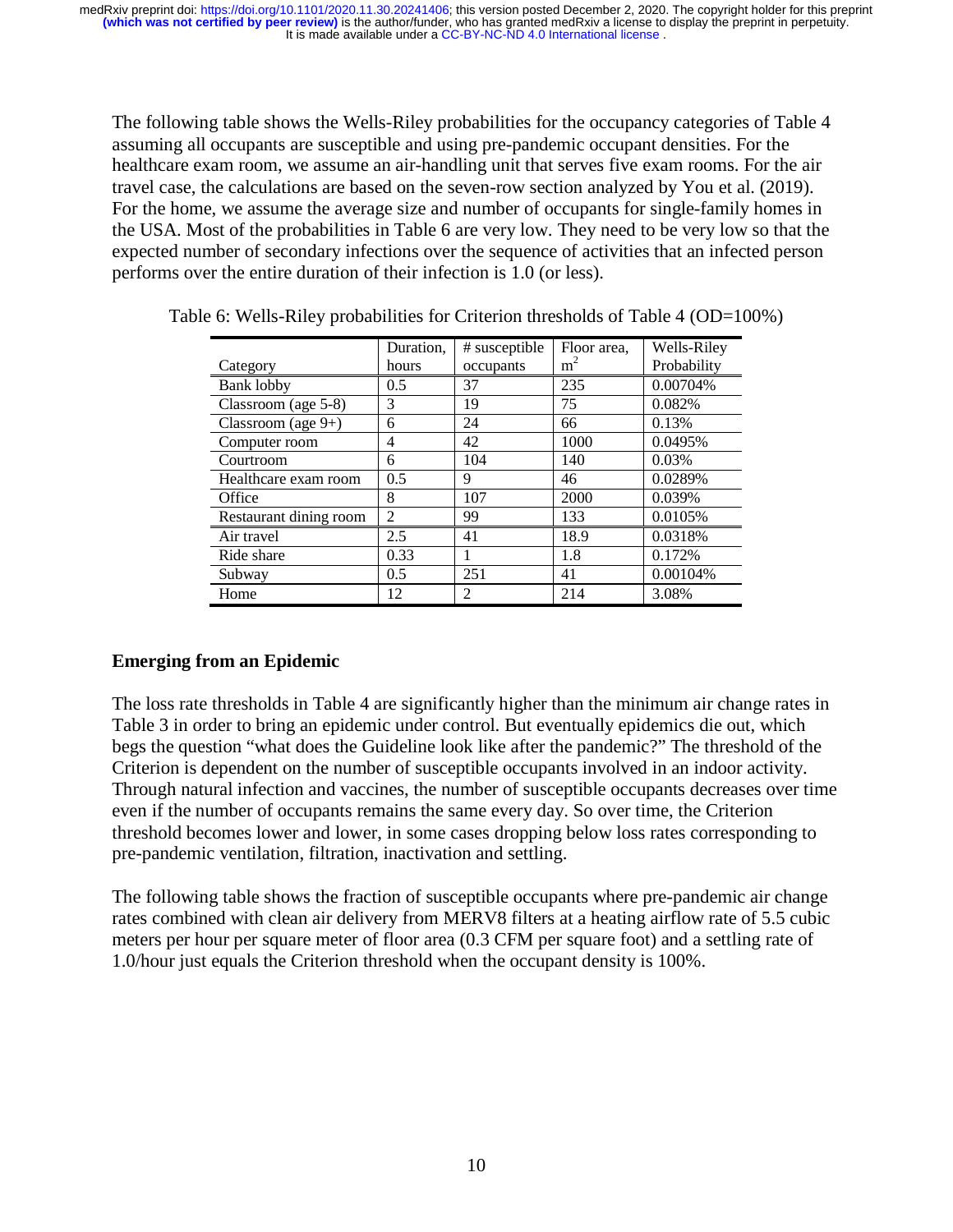| Category               | No mask | Cloth mask |
|------------------------|---------|------------|
| <b>Bank lobby</b>      | 8.8%    | 25%        |
| Classroom (age 5-8)    | 21%     | 60%        |
| Classroom (age $9+$ )  | 11%     | 30%        |
| Computer room          | 56%     | 100%       |
| Courtroom              | 3.3%    | 9.6%       |
| Healthcare exam room   | 7%      | 20%        |
| Office                 | 26%     | 73%        |
| Restaurant dining room | 1.8%    | N/A        |
| Air travel             | 5.9%    | 17%        |
| Subway                 | 1.3%    | 3.7%       |
| Ride share             | 8.1%    | 50%        |
| Home                   | 100%    | 100%       |

Table 7: Susceptible fraction for pre-pandemic requirements to exceed the Criterion threshold

For many of the categories, the susceptible fraction at the Criterion threshold is very low. The susceptible fraction that could keep the loss rate above the Criterion threshold could be higher if higher levels of filtration or outdoor air ventilation were required or if humidification were required. It may be necessary to make permanent changes to codes and standards for minimum ventilation and filtration.

## **Summary**

The Guideline fulfills a pressing need for a standard way of operating buildings during the COVID-19 pandemic that is scientifically objective, prescriptive, yet flexible, and simple enough to be implemented easily. The Guideline is built on three well-known mathematical models for pathogen accumulation, infection, and population dynamics. If implemented broadly, it would result in the desirable outcome of a population-level reproduction number less than 1.0, driving infections down and helping to extinguish the pandemic. The Guideline's Criterion can be computed and tabulated for use in conjunction with existing air quality codes and standards. The Guideline could be used to make permanent changes to codes and standards for minimum ventilation and filtration.

## **Acknowledgements**

The author thanks his colleagues who reviewed the paper and suggested improvements, including Richard Falk, Laurin Herr, Chris Kryzan, Jim Rynne, and Bob Thronson. The author also thanks Pawel Wargocki, Jarek Kurnitski, and Tim Salsbury for their review and feedback.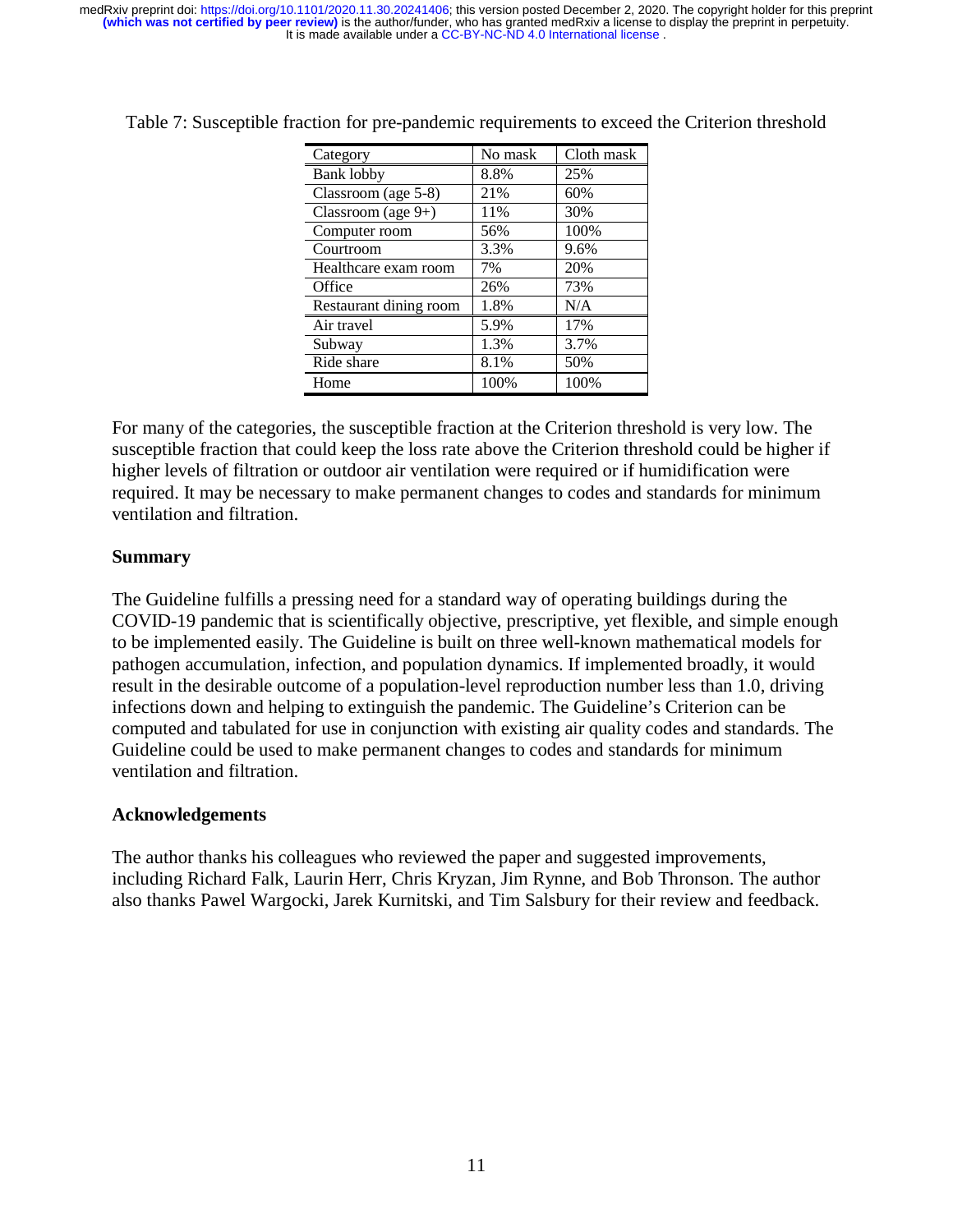# **Notation**

| Symbol                                 | Meaning                                                                        |
|----------------------------------------|--------------------------------------------------------------------------------|
| $\mathbf b$                            | Effective contact rate for SIR model                                           |
| $\, {\bf B}$                           | Breathing rate (e.g., liters/minute)                                           |
| $\beta$                                | Filtration beta factor (ratio of contaminant upstream vs downstream of filter) |
| $\beta_i$                              | Beta factor of mask worn by infected occupant                                  |
| $\beta_{s}$                            | Beta factor of mask worn by susceptible occupant                               |
| $\mathcal{C}_a$                        | Concentration of indoor air (e.g., quanta/ $m3$ )                              |
| $\ddot{c}_a$                           | Time rate of change of the concentration of indoor air                         |
| $\bar{\mathcal{C}}_{\underline{b},ss}$ | Steady state pathogen concentration inhaled by a susceptible occupant          |
| $C_{\rm i}$                            | Quanta concentration in the exhaled breath of an infected person               |
| E                                      | Emission rate (e.g., quanta/hour)                                              |
| $E_{ss}$                               | Steady-state emission rate                                                     |
| $F_{\text{CADR}}$                      | Clean air delivery rate of an in-room air purifier                             |
| $F_{DOAS}$                             | Outdoor airflow rate of a dedicated outdoor air system                         |
| $F_{\rm s}$                            | Supply airflow rate                                                            |
| $\Phi$                                 | Outdoor air fraction                                                           |
| H                                      | Height of indoor space                                                         |
| $\boldsymbol{I}$                       | Number of infected people                                                      |
| $\boldsymbol{k}$                       | Inactivation rate                                                              |
| $\kappa_f$                             | Forced inactivation rate from devices in air-handling equipment                |
| $\boldsymbol{L}$                       | Combined loss rate (e.g., 1/hour)                                              |
| M                                      | Mechanical air change rate                                                     |
| $\boldsymbol{\nu}$                     | Recovery rate                                                                  |
| $\overline{N}$                         | Number of people in a population or an activity                                |
| Q                                      | Quanta                                                                         |
| $\boldsymbol{R}$                       | Number of recovered or deceased people in a population                         |
| S                                      | Number of susceptible people in a population or an activity                    |
| $\overline{T}$                         | Time period that an infected person is infectious                              |
| $\boldsymbol{v}$                       | Settling velocity                                                              |
| $\boldsymbol{V}$                       | Volume of indoor space                                                         |

# **References**

Bazant, MZ and JWM Bush, Beyond Six Feet: A Guideline to Limit Indoor Airborne Transmission of COVID-19, medRxiv preprint https://doi.org/10.1101/2020.08.26.20182824.

Buonanno, G., Stabile, L. & Morawska, L. Estimation of airborne viral emission: quanta emission rate of SARS-CoV-2 for infection risk assessment. *Environment International* 141, 105794 (2020), https://doi.org/10.1016/j.envint.2020.105794.

CDC (2020) https://www.cdc.gov/coronavirus/2019-ncov/more/scientific-brief-sars-cov-2.html.